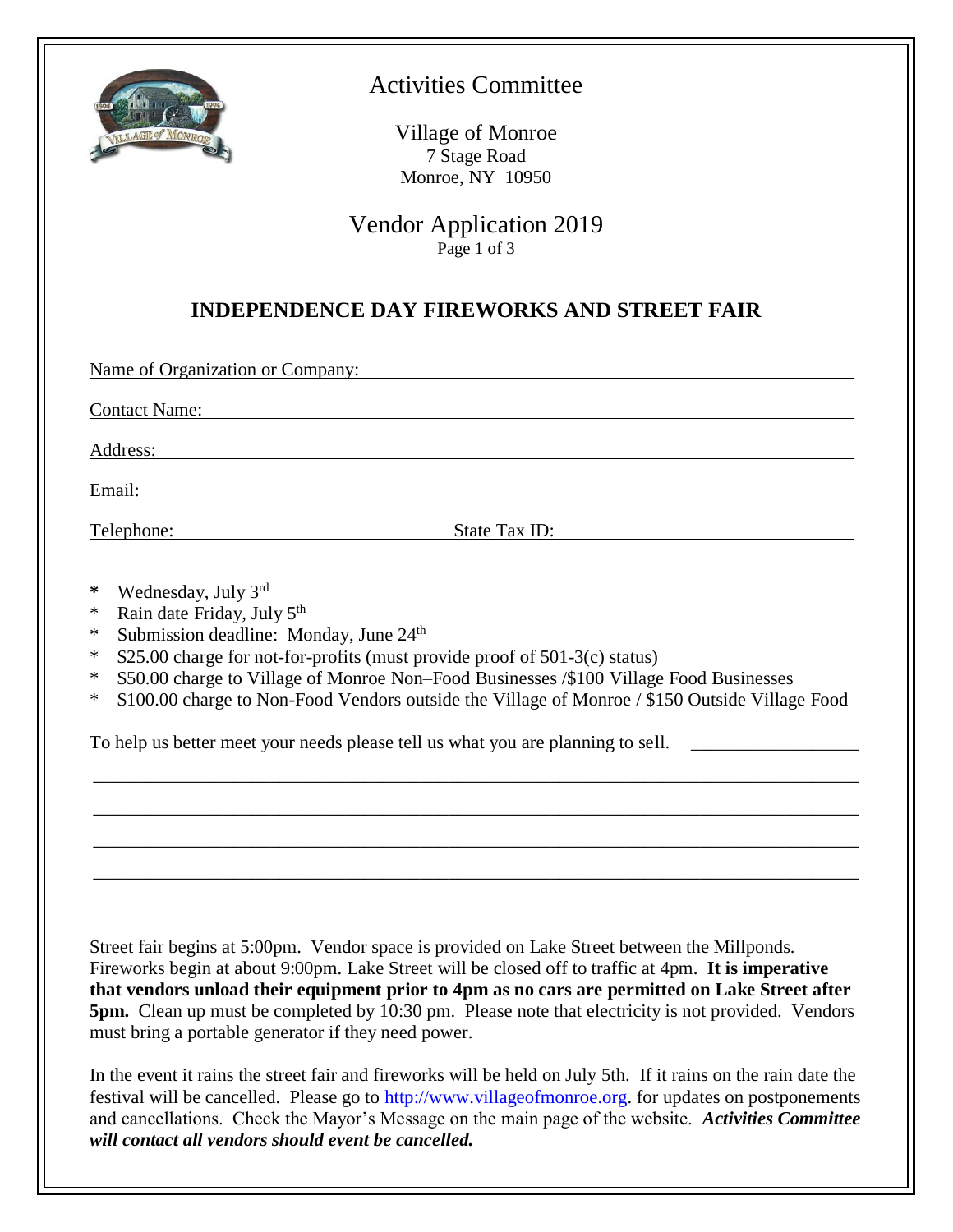

Activities Committee

#### Vendor Application 2019 Page 2 of 3

#### **INDEPENDENCE DAY FIREWORKS AND STREET FAIR**

The undersigned vendor hereby applies for vendor space at the events indicated on page one of this form. The vendor agrees to fulfill all municipal, state, and federal requirements, if any, in connection with all sales made and business activities conducted. Vendor will be required to have the appropriate health licenses and insurance coverage, proof of which shall be provided to the Village.

Please attach your certificate of insurance (minimum \$1,000,000.00 general liability) with your application. Vendors will need to name the Village of Monroe and Monroe Activities Committee as additional insured. If required, please also attach a copy of the appropriate health department licenses.

The Village of Monroe reserves the right to terminate this permit if: 1) applicant misrepresents, falsifies or withholds information, 2) requirements, restrictions, terms and conditions or rules pertaining to the permit, or Village of Monroe zoning ordinance is violated.

The Village of Monroe and Activities Committee shall not be liable for any loss, damages or injury to person or property. The undersigned vendor agrees to indemnify, protect and hold harmless the Village of Monroe, Activities Committee, Monroe Police Department, their members, officers, employees, agents and representatives for any personal injury, property loss, expenses, costs or damages of any nature suffered by any person as the result of the operation or said show.

Please note the following:

- An approved county permit must be brought to the event.
- Vendors agree to gather up and remove all garbage.
- Management may cancel at any time.
- Vendors must return a Hold Harmless Agreement.
- Vendors are required to submit an original Certificate of Liability Insurance naming the Village of Monroe as additional insured in the amount of one million dollars (\$1,000,000) for each person and two million dollars (\$2,000,000) for each incident.
- All volunteers working with a vendor must return a volunteer waiver form with this application.

**The Activities Committee will contact the vendor by email to confirm receipt of this application.**

## *NO VENDOR WILL BE PERMITTED ON SITE WITHOUT COMPLETE COMPLIANCE TO THE ITEMS LISTED ABOVE.*

I, the vendor, have read and agree to abide to all of the conditions on the face of this contract.

Signature of vendor \_\_\_\_\_\_\_\_\_\_\_\_\_\_\_\_\_\_\_\_\_\_\_\_\_\_\_\_\_\_\_\_\_\_\_\_\_

Name of Company

Date <u>and</u> the set of  $\overline{a}$  and  $\overline{b}$  and  $\overline{c}$  and  $\overline{c}$  and  $\overline{c}$  and  $\overline{c}$  and  $\overline{c}$  and  $\overline{c}$  and  $\overline{c}$  and  $\overline{c}$  and  $\overline{c}$  and  $\overline{c}$  and  $\overline{c}$  and  $\overline{c}$  and  $\overline{c}$  and  $\overline{$